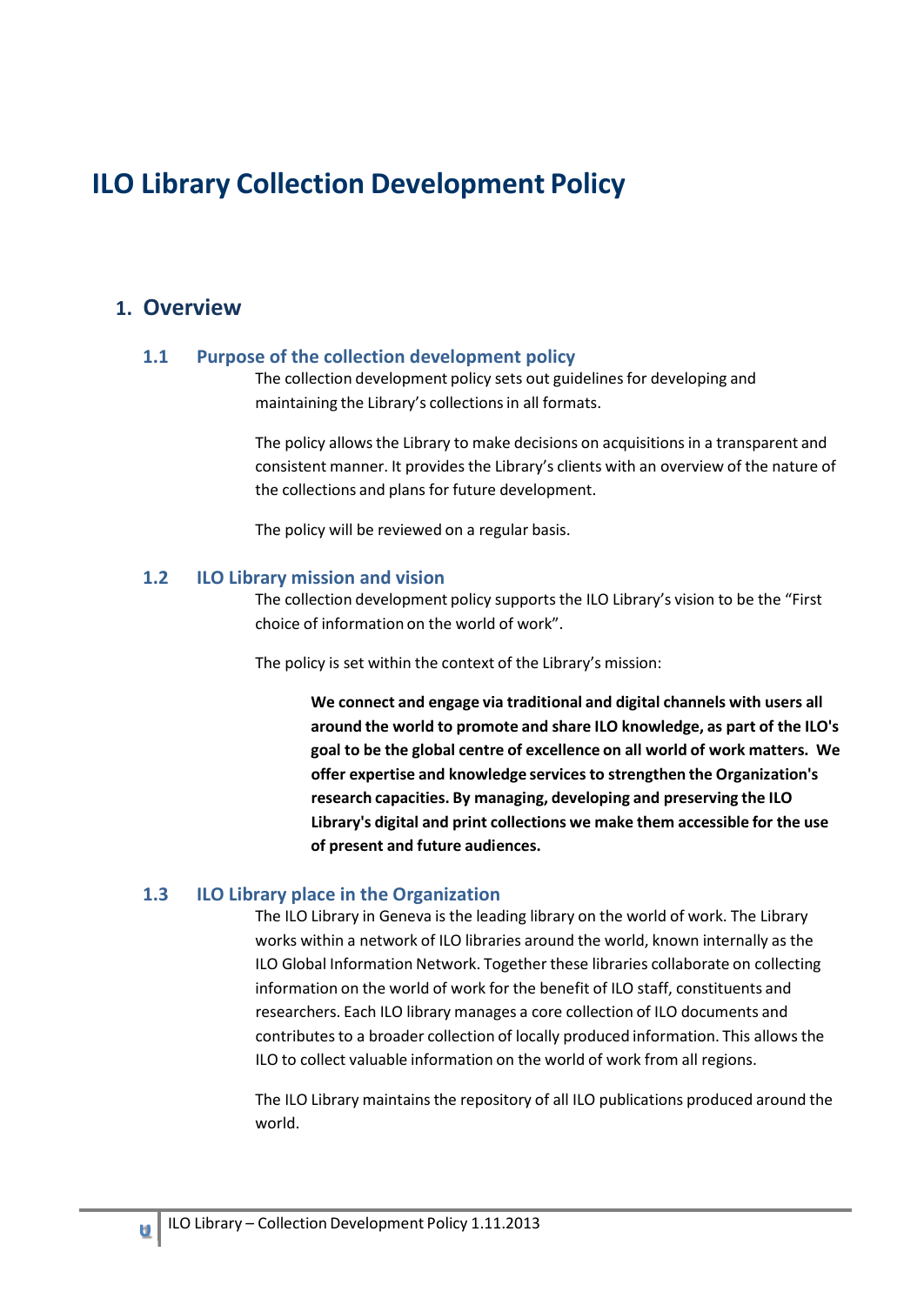## **2. Library Collections**

## **2.1 Historical**

The ILO was created in 1919, as part of the Treaty of Versailles that ended World War I. Shortly thereafter, in 1920, the Library was opened. Since these early days, the Library has sought out and preserved materials on all subjects related to the world of work including social movements, economic development and labour policies.

For more information about the historical collections:

[http://www.ilo.org/inform/online-information-resources/historical-collections/lang-](http://www.ilo.org/inform/online-information-resources/historical-collections/lang--en/index.htm) [en/index.htm](http://www.ilo.org/inform/online-information-resources/historical-collections/lang--en/index.htm)

## **2.2 Current collections**

The Library's collections are global in scope. They include both print and digital formats of the following: books, journals, reports, legislation and statistics covering all aspects of work and sustainable livelihoods, economic and social development, human rights, and labour law in countries around the world. Much of the collection focuses on developing and transition countries.

The Library maintains one of the world's most significant print collections of national labour statistics and one of the most complete collections of official gazettes and labour legislation.

The ILO Library in Geneva is the core repository of ILO publications produced in Geneva and around the world. The Library has created an extensive digital collection of ILO documents and publications since 1919 in many languages.

## **2.3 Library audiences**

The Library's collections are used by audiencesin Geneva and around the world.

The principal audiences served by the ILO Library are:

- ILO staff, researchers, policy-makers and others in Geneva and ILO offices around the world
- ILO constituents: governments, employers' and workers' organizations
- Academic researchers and students in universities, colleges or other educational institutes around the world
- Enterprises, managers, journalists or other professionals seeking reliable information on world of work issues
- International organizations, NGOs and other members of civil society

## **3. Collection Development**

The Library serves the information needs of its principal audiences by collecting and providing access to information on the world of work. The Library is committed to preserving and providing long-term access to its collectionsto guarantee that these resources are available for future audiences. The Library keeps up with changes in the information landscape and adapts to needs of its key audiences.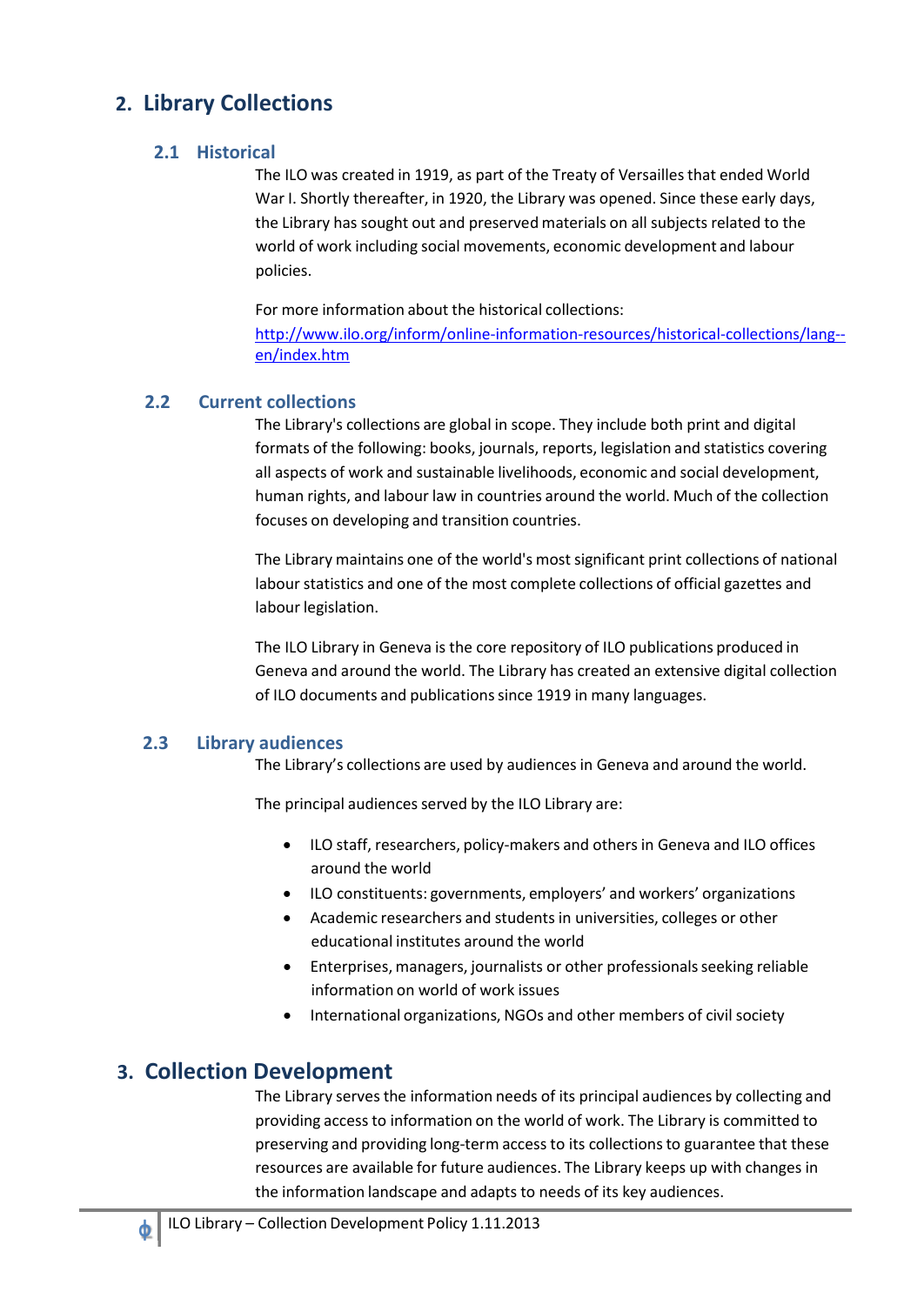## **3.1 Principles**

The guiding principles of the collection policy are:

- Relevance we will strive to maintain a collection that is relevant to our key audiences
- Scope the collection is global in scope. We make an effort to include material from all regions, with particular attention paid to "grey literature" or hard to find materials
- Formats the Library acquires content in both digital and physical formats, with a preference for digital first
- Access the Library is committed to acquiring materials accessible to the broadest possible audiences
- Preservation the Library acquires publications with a view to long-term preservation

## **3.2 The information landscape**

Published information has grown exponentially in recent years. It is no longer possible for any library to be exhaustive in its collecting. We can no longer expect to identify, much less acquire, all significant materials on the world of work. The current trend in specialized libraries is to focus on providing electronic access to unique collections, rather than attempt to acquire materials that are generally available through many channels.

### **3.3 Changes in researchers' needs**

The explosion of published material online in open access repositories, free websites and via commercial suppliers has completely changed the way most researchers find information. Researchers now expect information to be in easily accessible electronic formats, available immediately, anywhere in the world. The Library must be flexible, in touch with our clients' needs and recognize that we will need to adapt any strategy to keep up with changes.

### **3.4 Future collection development**

The Library's principal clients are the researchers and staff of the ILO, both at Headquarters and in the field. With the significant changes taking place in information publication and access, the Library will build on its current collection policies and adopt some new strategic directions.

### • *Consultation with ILO staff on purchases*

The Library strives to meet the information needs of this group by consulting regularly on major purchase decisions. The largest part of the acquisitions budget is spent on electronic journals and databases. We rely on input from our colleaguesin the ILO to let us know the relevance of journal titles to their work. We actively solicit input on the latest trends or topics of interest to ILO researchers. We follow developmentsin the ILO's areas of work to inform decisions about purchases.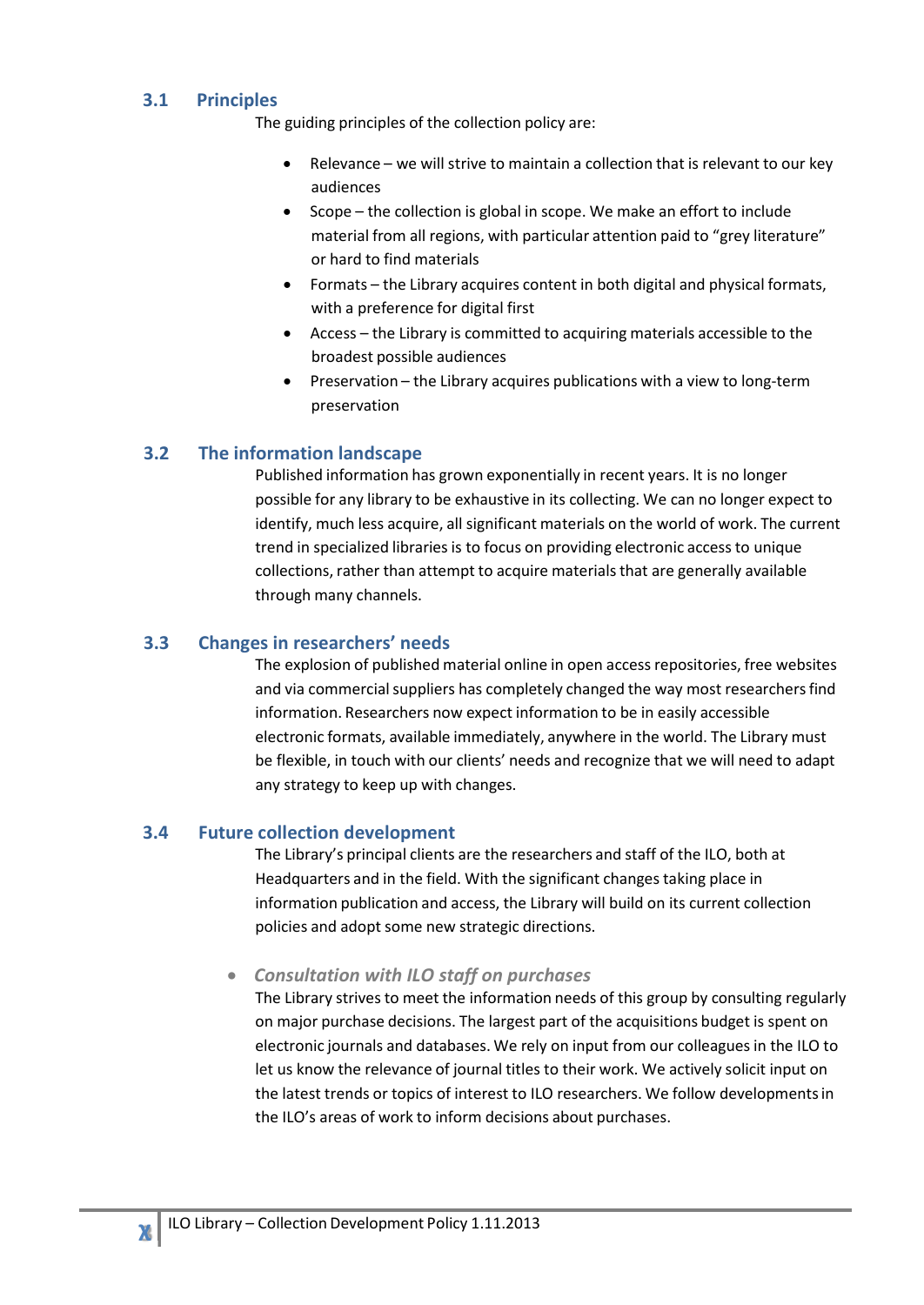• *Electronic first*

E-journals are accessible more readily for our audiences outside of Geneva and even our clients in ILO Headquarters have indicated that they mostly prefer electronic formats. For these reasons, the Library will apply an "electronic first" collection policy for journals where reliable online access exists. We will continue to collect in print more marginal or print-only journals.

• *Maintain important print collections*

Although most ILO staff and Library clients now prefer to conduct their research using electronic sources of information, there remains an ongoing and important need to continue to maintain print collections. The ILO Library has a rich historical collection dating back to the  $18<sup>th</sup>$  century and significant national collections of legislation and statistics. It is not feasible to imagine digitizing all materials. We do not foresee this information being made available online in the near future.

## • *Ensure value for money*

As prices of e-resources, in particular, e-journals, are constantly rising, it is important that the Library use its budget wisely. Despite the large amount of freely available information on the Internet, acquiring reliable information can be costly. It is necessary to be selective in purchase decisions.

The Library will continue to support the work of ILO researchers and staff by acquiring materials on demand, rather than purchasing in advance "just in case". This strategy will make better use of resources, ensuring that all acquisitions are used. In some cases we may choose whether to borrow or purchase materials based on speed, cost and estimated value to the collection.

## • *Enhance visibility of ILO resources*

Given that ILO staff have easy access to a broad range of electronic materials from around the world, the Library will direct its energies to making visible and accessible, the Organization's own published knowledge. We will do this through our digitization programme, the creation of an ILO repository and new digital libraries to enhance access to previously hidden ILO content.

## **4. Selection and Acquisition**

## **4.1 Main selection criteria**

The Library is both the repository of ILO publications from around the world and the world's most significant research library on labour and social issues. The collection focuses on the world of work, in the broadest sense of the term. The criteria for selection are related to focus, quality, format and provenance.

## **4.2 Subject or area of work**

The Library collects materials related to the world of work including social and economic development, human rights and labour law.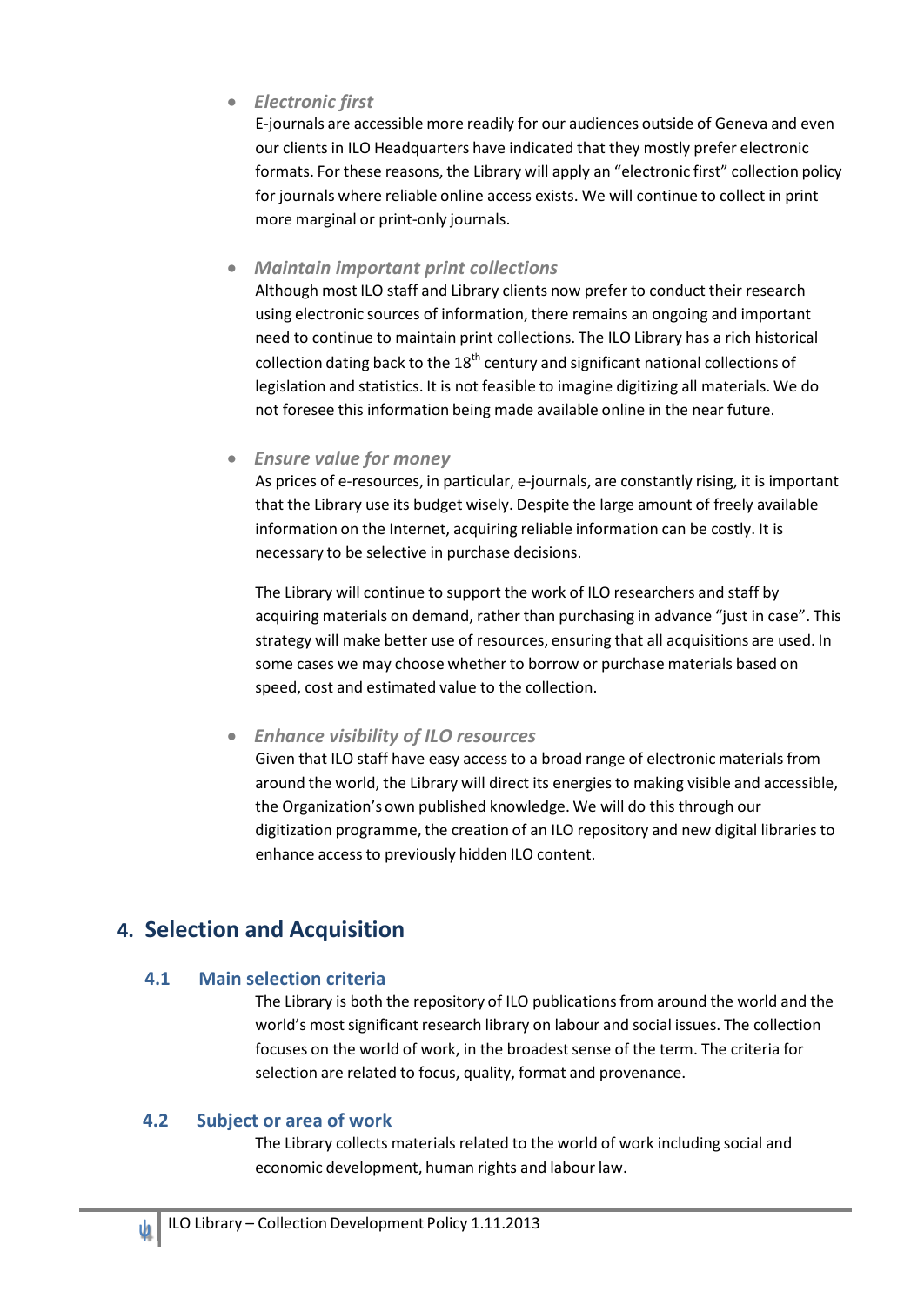### **4.3 Research value**

We try to focus on materials deemed to have lasting research value. We do not acquire news articles or other ephemeral sources, except when an item is judged to be an important source of information on the history of the ILO.

### **4.4 Sustainability**

We collect only items that can be stored or maintained within existing Library resources. We do not acquire items for which we would subsequently need to purchase special equipment to view, migrate to current formats or preserve.

### **4.5 ILO materials**

The Library collects and preserves all reports and documents published by the ILO in print and digital formats, from Geneva or other offices around the world:

- Books, reports, studies, series
- Conference proceedings and reports
- Governing Body minutes and papers
- Working papers, briefs, discussion papers
- Codes of practice, guidelines
- Training materials, manuals, toolkits and other educational resources
- Journals, newsletters
- Brochures, pamphlets, leaflets
- DVDs, CD-ROMs
- Speeches or statements of the Director-General

The following ILO content is not currently collected by the Library but may change in future following an Organization-wide information strategy:

- Multimedia: ILO TV videos, ILC sessions, podcasts
- Images
- Web sites
- Blog, Facebook, Twitter or other social media
- Posters

#### **4.6 Research about the ILO**

The Library makes every effort to identify and acquire materials that document the history and impact of the ILO.

#### **4.7 ILO authors**

The Library strives to acquire articles and books published by ILO authors on topics related to the world of work. The Library welcomes ILO authors' contribution to this effort through the deposit of materialsin the ILO repository.

### **4.8 International Organizations**

Publications from the international community are of importance to the ILO's work. The Library collects the flagship reports in print and electronic copies. We also selectively collect electronic copies of any studies relevant to the world of work. In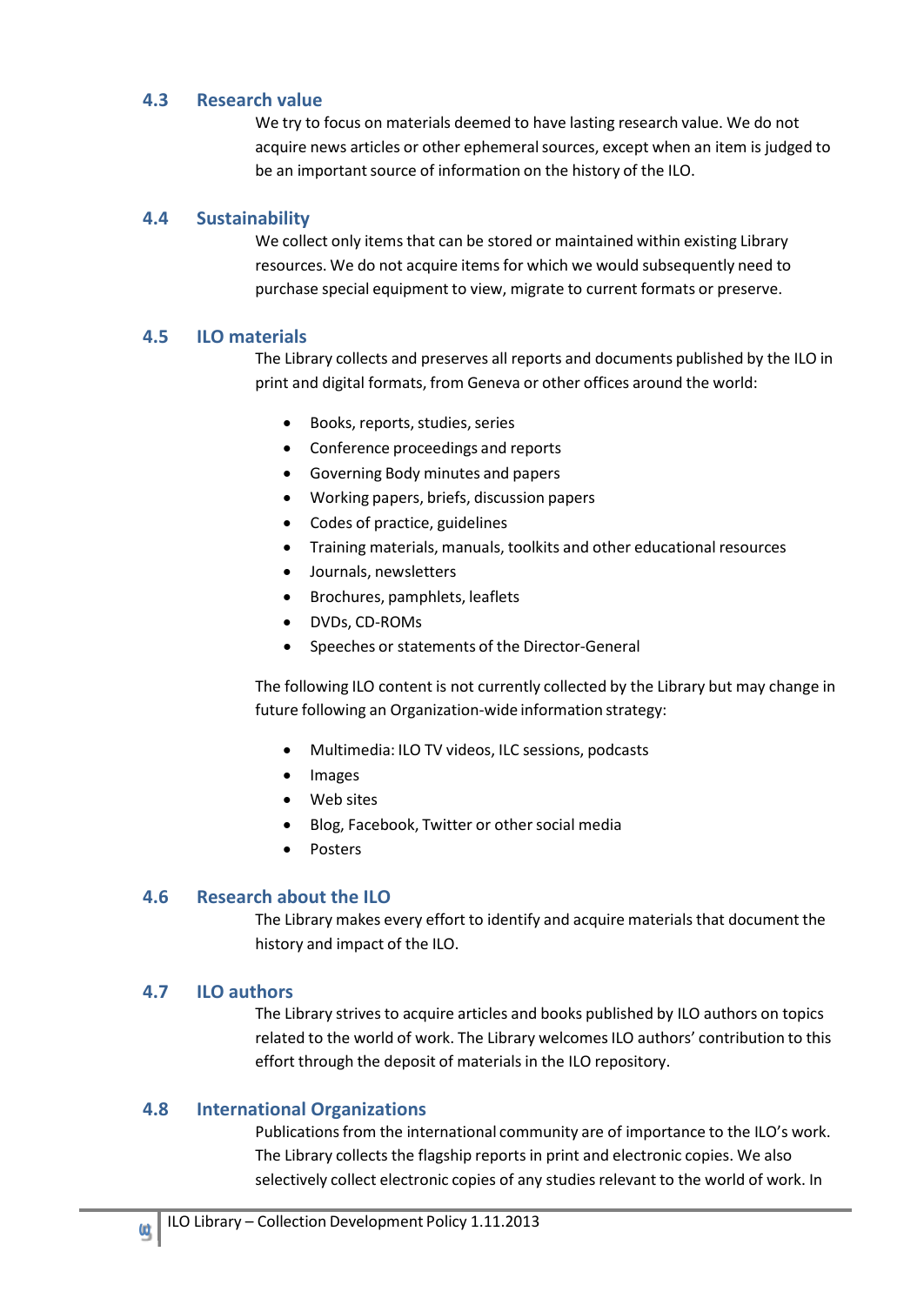particular, we collect reports with global, regional or national statistics. We collect any studies on national legislation related to the world of work.

#### **4.9 Journals**

The Library subscribes to approximately 400 journals which have been identified as essential to the work of the Office. Where electronic access of a journal is reliable, we subscribe first to the electronic version and add a print subscription if the difference in cost is not excessive. We maintain print subscriptions of any journal not yet judged to be available reliably in electronic formats. We review all subscriptions on an annual basis.

#### **4.10 Journal articles**

Selected journal articles are included

### **4.11 Newspapers**

The Library subscribes to e-resourcesthat give ILO staff access to the world's news sources. We keep a limited selection of print newspapersfor consultation in the Library's Reading Room in Geneva.

#### **4.12 Books**

We acquire commercially available books, including e-books, on demand from ILO departments in accordance with the general selection criteria.

#### **4.13 E‐resources**

The Library selects and purchases e-resources which support the current work of the ILO. We welcome recommendationsfor purchase from ILO staff. Due to budget restrictions, we may not be able to purchase all requested items.

## **5. Donations to the Library**

The ILO Library welcomes donations of materials related to the world of work, particularly from developing countries. Donations become the property of the ILO. The Library reserves the right to examine donated materials before deciding to include them in the collection.

The Library encourages ILO staff to donate a copy of their academic publications.

## **6. Retention and Preservation**

The Library maintains and preserves ILO publications in perpetuity. We aim to keep at least 2 print copies of all publications in all languages. We preserve and make accessible digital copies.

Research about the history or impact of the ILO will be kept permanently.

Books and journals documenting social history will be kept permanently.

Official gazettes and other materials in the national labour legislation collection are kept permanently.